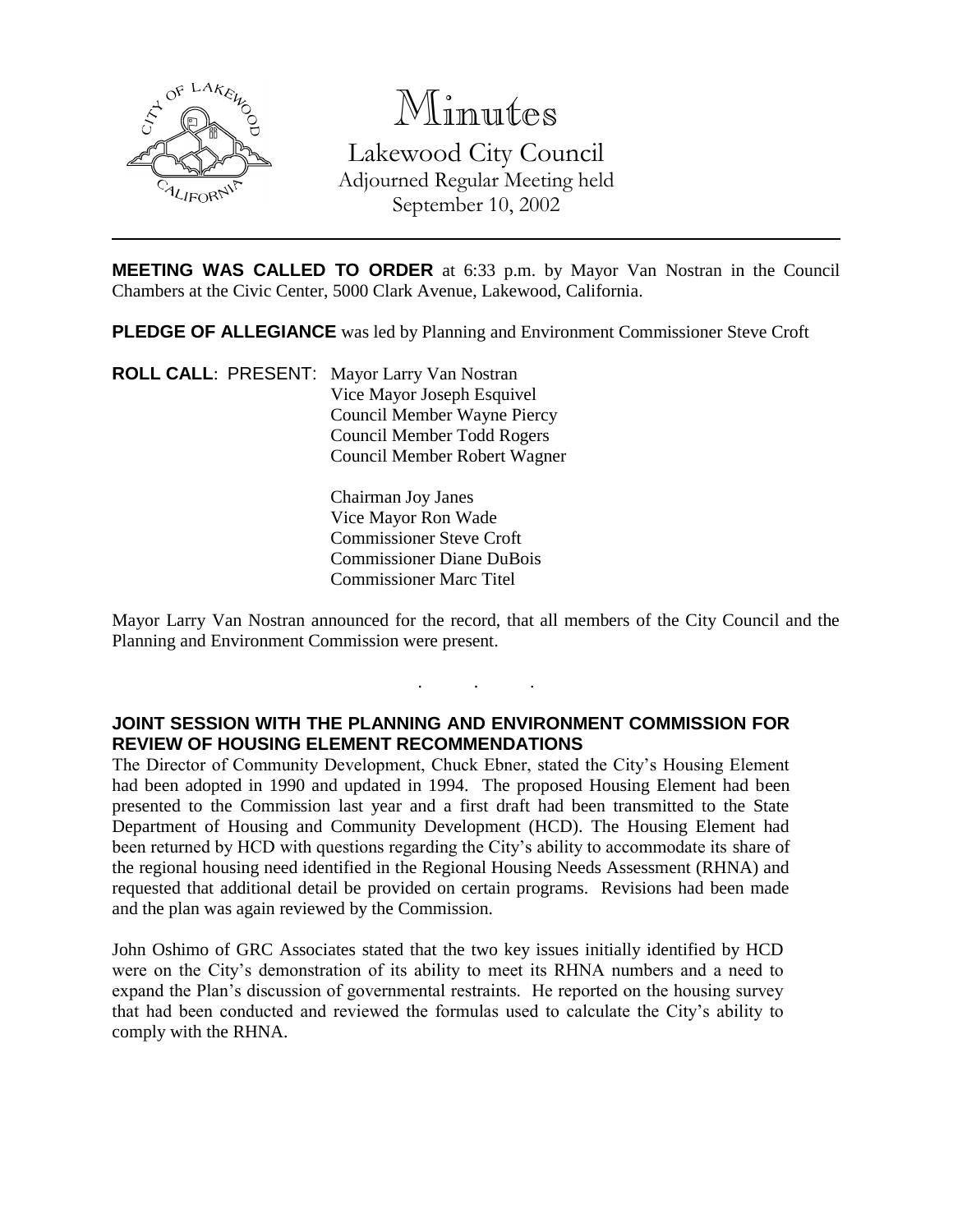City Council Minutes September 10, 2002 Page 2

### **JOINT SESSION WITH THE PLANNING AND ENVIRONMENT COMMISSION FOR REVIEW OF HOUSING ELEMENT RECOMMENDATIONS** - Continued

Responding to a question from Council Member Wagner, Mr. Oshimo stated that the study had looked at vacant lots, underutilized lots such as those in the Multi-Family Residential zone that have a single-family home on them, and properties that because of their conditions could be expected to be demolished to make way for the construction of additional housing units.

Jack Gonsalves, Assistant Director of Community Development, stated that a conservative approach had been used to determine how many additional housing units could be reasonably accommodated in Lakewood.

Council Member Wagner remarked that the fact that the initial numbers provided to HCD had turned out to be conservative ones merely demonstrated that HCD had been unreasonable to require that an extensive housing study be done.

Mr. Ebner continued by reporting that the majority of changes in the Housing Element were actually those which incorporated policies and programs that have been implemented over the last several years, many coming from the Redevelopment Housing Strategy.

Mr. Gonsalves reported that while demographic and land use data had been updated and many of the programs were continuing from the previous Element, there were a number of new programs through the Housing Implementation Program such as Neighborhood Clean-up Program, Fix Up/Paint Up Program, and Scattered Lot Acquisition Program that had been newly incorporated into the updated Element. He stated that the new programs required by HCD included a study of governmental restraints on housing for persons with disabilities, a density bonus program that would be applicable to smaller projects, and an emergency shelter program for the homeless. He noted that even though a need for emergency shelter had not been apparent, HCD was requiring a that we make accommodation for them in one zoning classification.

Mr. Ebner stated that even though no one had ever approached the City to express any need for emergency shelter for the homeless, HCD was insistent on requiring a provision be made unless the City could demonstrate that there were no homeless in the City at all - an assertion impossible to prove, given the transient nature of the homeless population. He stated that the language drafted for the Element, which had already received preliminary approval by HCD, would set a goal for the City to establish an appropriate zone classification for emergency shelters by the end of 2004.

Responding to a question from Council Member Wagner, Mr. Ebner stated that HCD had been notified of the action taken by the Planning and Environment Commission to the revised wording and responded with a letter stating the Element would be approved.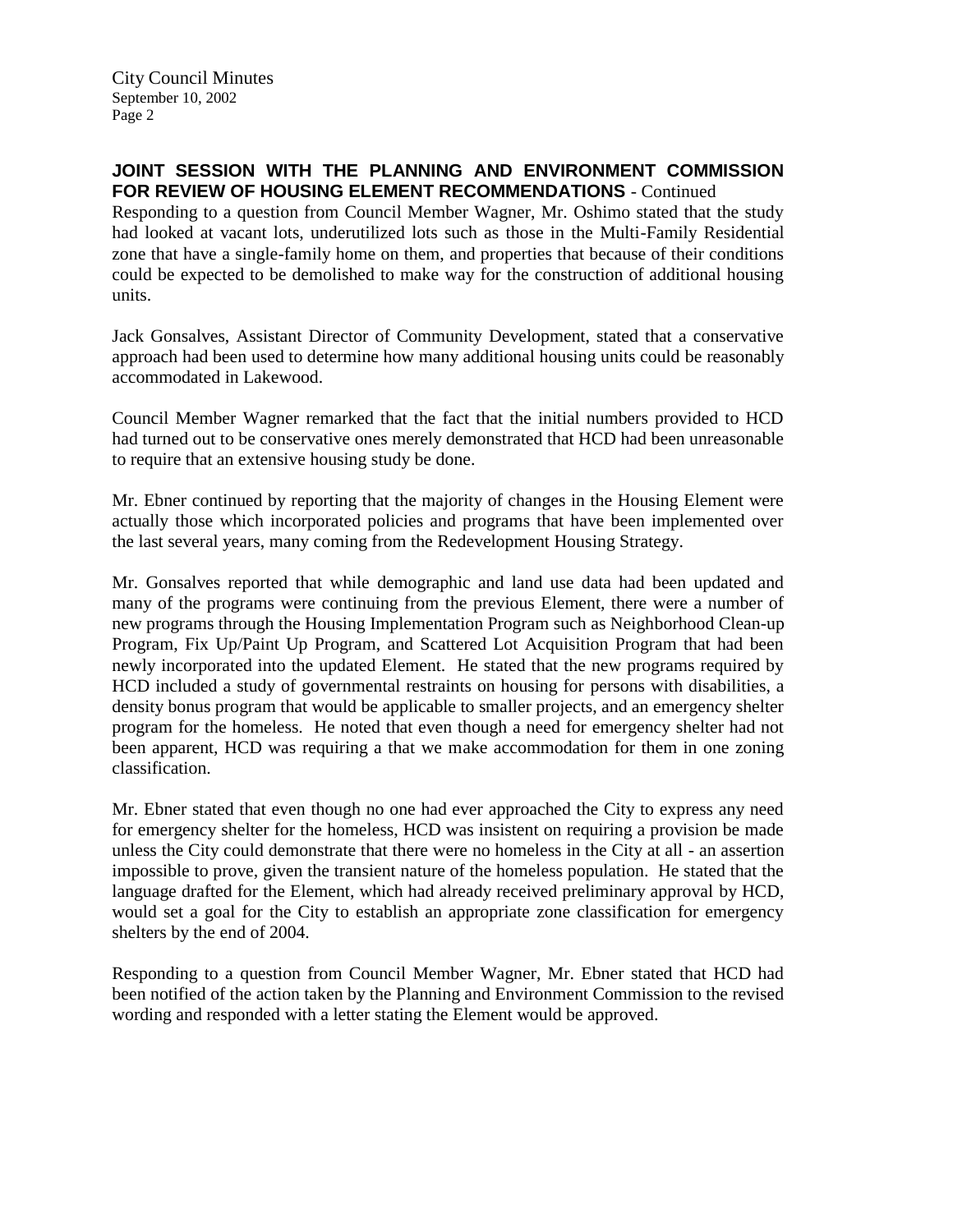City Council Minutes September 10, 2002 Page 3

### **JOINT SESSION WITH THE PLANNING AND ENVIRONMENT COMMISSION FOR REVIEW OF HOUSING ELEMENT RECOMMENDATIONS** - Continued

Council Member Piercy inquired about the long list of groups and individuals receiving copies of correspondence from HCD. Mr. Ebner stated that there were many advocacy groups monitoring the compliance of cities with the State housing mandates. Mr. Ebner also advised that without a certified Housing Element, the City would be open to certain types of legal challenges and that an approved General Plan was required as part of certain grant applications.

Council Member Rogers asked if there were any cities currently facing legal challenges or that were attempting to defy HCD requirements. Mr. Oshimo stated that he was not aware of any active legal challenges at this time. He indicated that 52 percent of the cities in Los Angeles County had completed the HCD certification process, with 27 percent somewhere in the process, like Lakewood, and only 21 percent had not addressed the issue at all.

Council Member Wagner stated that HCD had gone to extremes and that their interpretation of emergency shelter was absurd. He remarked that in that area as well as density bonuses, HCD had pushed beyond what State law really required. He stated that the position on emergency shelter made no sense when there was not even an identified problem and could create other problems, such as the location of a shelter in one city which was intended to serve other, outlying areas. He concluded by stating he felt the matter was a political issue that should be addressed by the State Legislature.

City Attorney John S. Todd stated that while Council Member Wagner had many valid points, there was the real possibility that the City's General Plan could be attacked if the Housing Element was not certified by the State.

Commissioner Titel queried staff to determine what would be the most extreme effect should the Housing Element be adopted as presented. Mr. Ebner stated that after completing a zone classification study, an ordinance would be presented to the Commission and then the City Council to establish a zone classification for emergency shelters. Commissioner Titel noted that even with the establishment of an appropriate zone, a Conditional Use Permit could be required so that appropriate conditions of use could be set for any potential site.

Commissioner Wade inquired if there was the possibility for an exemption based on the extremely small number of homeless individuals. Mr. Ebner responded by stating that HCD had refused to consider offering any exemption, but had expressed interest in a concept whereby cities in a local area might pool resources to meet an identified need.

Council Member Rogers determined from Mr. Ebner that since Lakewood's neighboring cities of Long Beach, Cerritos, Signal Hill, Downey and Artesia already had certified Housing Elements and Bellflower and Paramount were currently in the review process, it was unlikely that approval of the Housing Element revisions would create any incentive to locate a homeless shelter in Lakewood.